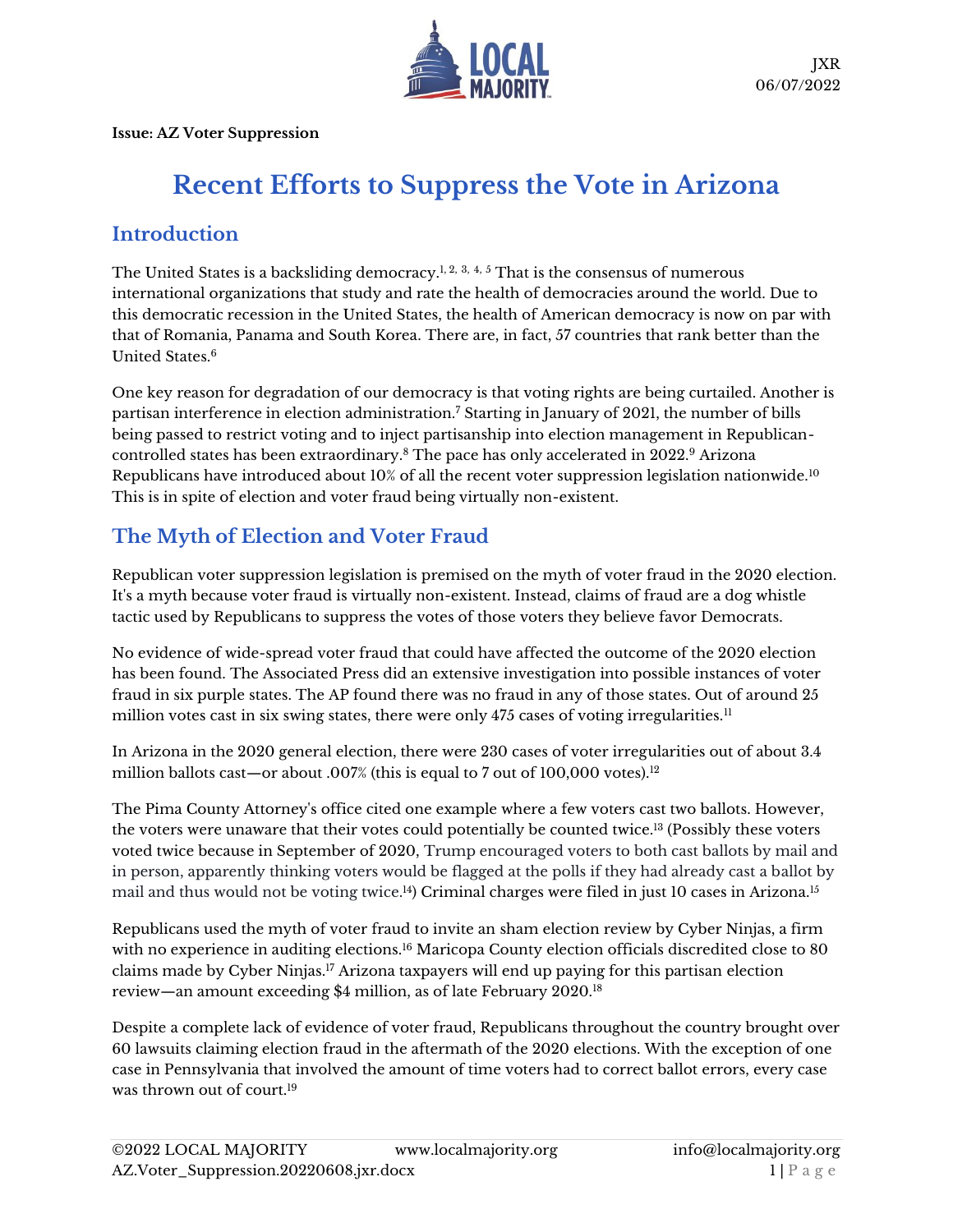

The repeated Republican claims of voter fraud damage democracy another way. Voter confidence in the electoral system is diminished with the repetition of untrue claims of electoral fraud.<sup>20</sup>

# **Republicans' Voter Suppression and Election Meddling Legislation**

By the beginning of February of 2022, Arizona Republicans had already filed 105 bills that would make it more difficult to vote or make election administration more partisan.<sup>21</sup> Although the vast majority of these bills did not become law, some have. Should more anti-democratic Republicans be elected to the Arizona legislature in the future, the likelihood of passage of extreme legislation increases.

Because of the sheer quantity of voter and election legislation introduced in Arizona, this paper will provide only a sampling of some of the more egregious bills. For further reading, please see the links in the Appendix.

## **Overturning Election Results**

Republicans have introduced at least three bills that would have allowed the legislature to overturn election results it didn't like: HB 2596 (2022), HB 2720 (2022) and HB 2800 (2021). HB 2596 would have enabled the legislature to call a new election.<sup>22, 23, 24</sup> Another provision of that bill would have required all ballots to be counted *by hand* within 24 hours of the polls closing. It also would have eliminated early voting and mail voting. HB 2720 would have allowed the legislature to override the popular vote for any reason. HB 2800 would have required the legislature to come into session after every election to evaluate the results, and then affirm or reject the results.

None of these bills made it out of committee; they were so extreme that even some Republicans balked. For example, House Speaker Rusty Bowers effectively killed HB 2596 by sending it to all 12 standing committees.<sup>25</sup>

## **Unconstitutional Legislation**

A budget bill passed in 2021 (SB 1819) contained a number of election related provisions. One provision would remove voters from voting rolls who are registered to vote just for federal offices. Why? Because voting in federal elections does not require verification of citizenship. Voting for Arizona state offices does.<sup>26</sup> This bill also enabled the legislature to select private organizations to monitor the voting rolls of Arizonans who can vote in federal elections.<sup>27</sup>

The Arizona state constitution prohibits appropriations bills from containing unrelated policy items. A challenge to the bill resulted in parts of the bill being "nullified."<sup>28</sup>

HB 2492 (2022) was signed into law and will require proof of citizenship to register to vote. This bill conflicts with federal law and is expected to be contested in court. Voting rights advocates say this bill could "remove hundreds of thousands of eligible Arizonans from the voter rolls, giving them just 30 days to re-register to vote."<sup>29</sup>

#### **Hand Counting Ballots Introduces Errors**

Several 2022 bills would have required hand counting of all ballots in all elections (HB 2289, HB 2596 and HB 2080). The first two of those bills also requires that results be completely tabulated within 24 hours of the polls closing.<sup>30, 31</sup> It is estimated that counting ballots by hand can introduce errors as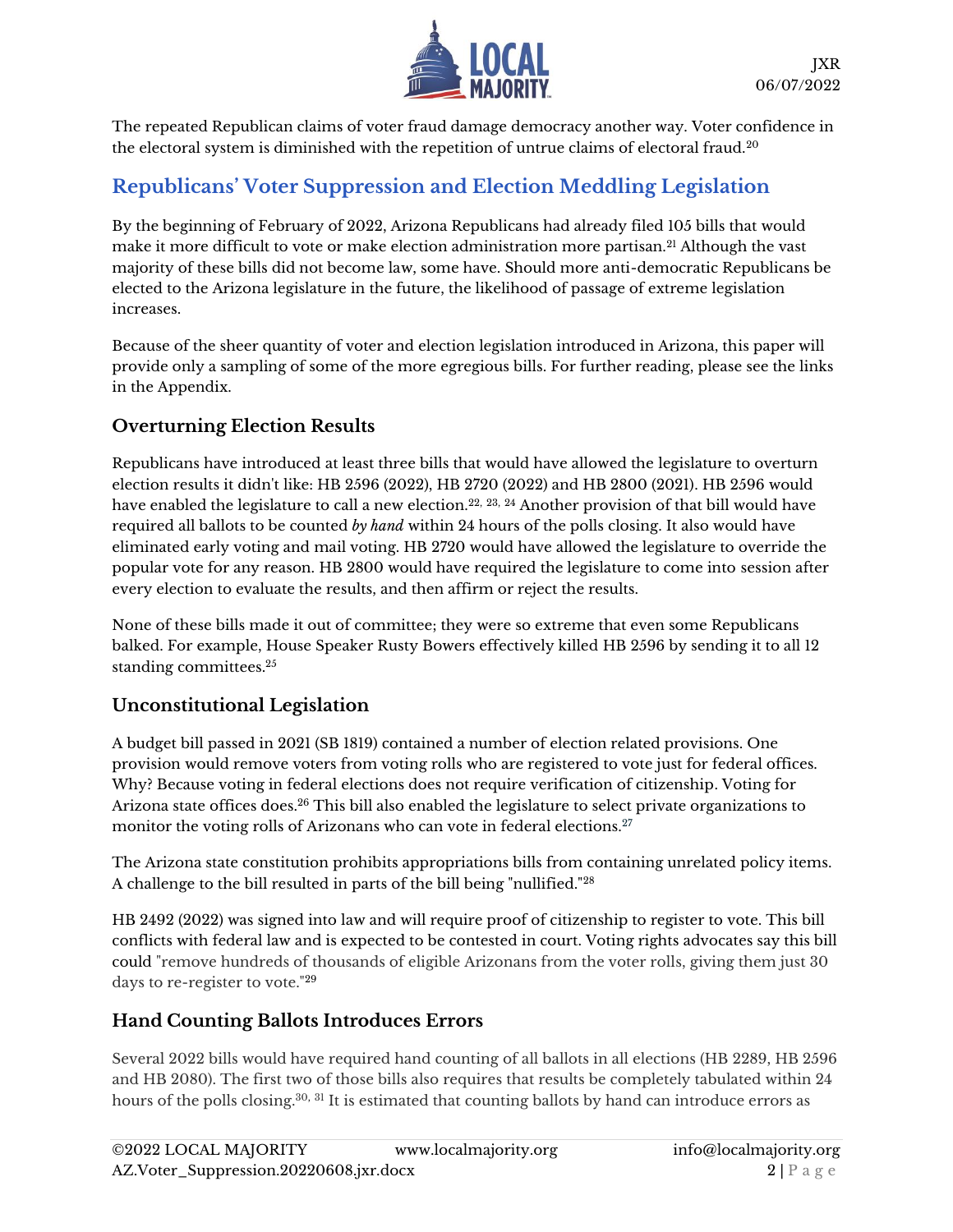

high as 2%.<sup>32</sup> (Taxpayers might reasonably ask if funds were appropriated to pay for the additional workers that would be required to hand count all ballots.)

#### **Searchable Ballots**

Secret ballots are a core tenet of the American electoral system. Yet two 2022 Republican-introduced bills (HB 2780 and HB 2023) would have required that images of ballots be searchable online. HB 2780 would have also required the names and addresses of eligible and actual voters to be published online.<sup>33</sup> Although public ballot images would have been anonymized, research has shown that it is very easy to de-anonymize data.<sup>34</sup>

#### **Punishing Election Officials**

A number of bills do more than just prohibit certain actions of election officials—they contain punitive provisions that could result in election officials being charged with a felony if they (even inadvertently) fail to follow the letter of the law.<sup>35</sup> Two laws which passed in 2021 would make it a felony for changing any dates or deadlines related to elections (HB 2794)<sup>36</sup> or sending a mail ballot to someone who did not request one (HB 2905).<sup>37</sup>

#### **Arizonans Like No-Excuse Mail Voting**

Arizona has had no-excuse mail voting since 1991. By 2007, voters no longer had to request a mail ballot every year and the Permanent Early Voting List (PEVL) was born. Voters on the PEVL *were* automatically sent ballots in the mail. In recent elections, a vast majority of Arizonans―more than 80%— have voted by mail.<sup>38</sup> In fact, about 80% of Republican legislators are on the PEVL.<sup>39</sup> Republicans may say that mail voting increases fraud, but that claim is baseless.<sup>40</sup> Mail ballot safeguards includes checking every signature and tracking ballots.<sup>41</sup>

Despite Arizonans clear preference for mail ballots, legislation was passed in 2021 (SB 1485) that changed the PEVL to the Active Early Voting List (AEVL). Now voters who don't use their mail ballot frequently enough and don't respond to a notice from election officials are removed from the AEVL list.

Arizona Republicans filed a lawsuit with the state Supreme Court in February of 2022 in another attempt to eliminate voting by mail. The lawsuit claims that only voting in person is constitutional.<sup>42</sup> In April, the court declined to consider the case, saying that the case needed to be heard first by a lower court. <sup>43</sup> The state Republican Party then filed a case in Mohave County Superior Court in an attempt to curtail early voting; the judge again ruled against the Republican Party.<sup>44</sup>

## **Making Voting More Difficult and Inconvenient**

Bills have been introduced to:

- Eliminate drop boxes (HB 2238 and HB 1058, both from 2022)
- Prohibit voting centers, which are locations in a given jurisdiction where any voter can cast a ballot (HB 2240, 2022)
- Eliminate drive-through voting (SB 1058, 2022)
- Require that all voting occurs only on election day (HB 2596 and HB 2743, both 2022)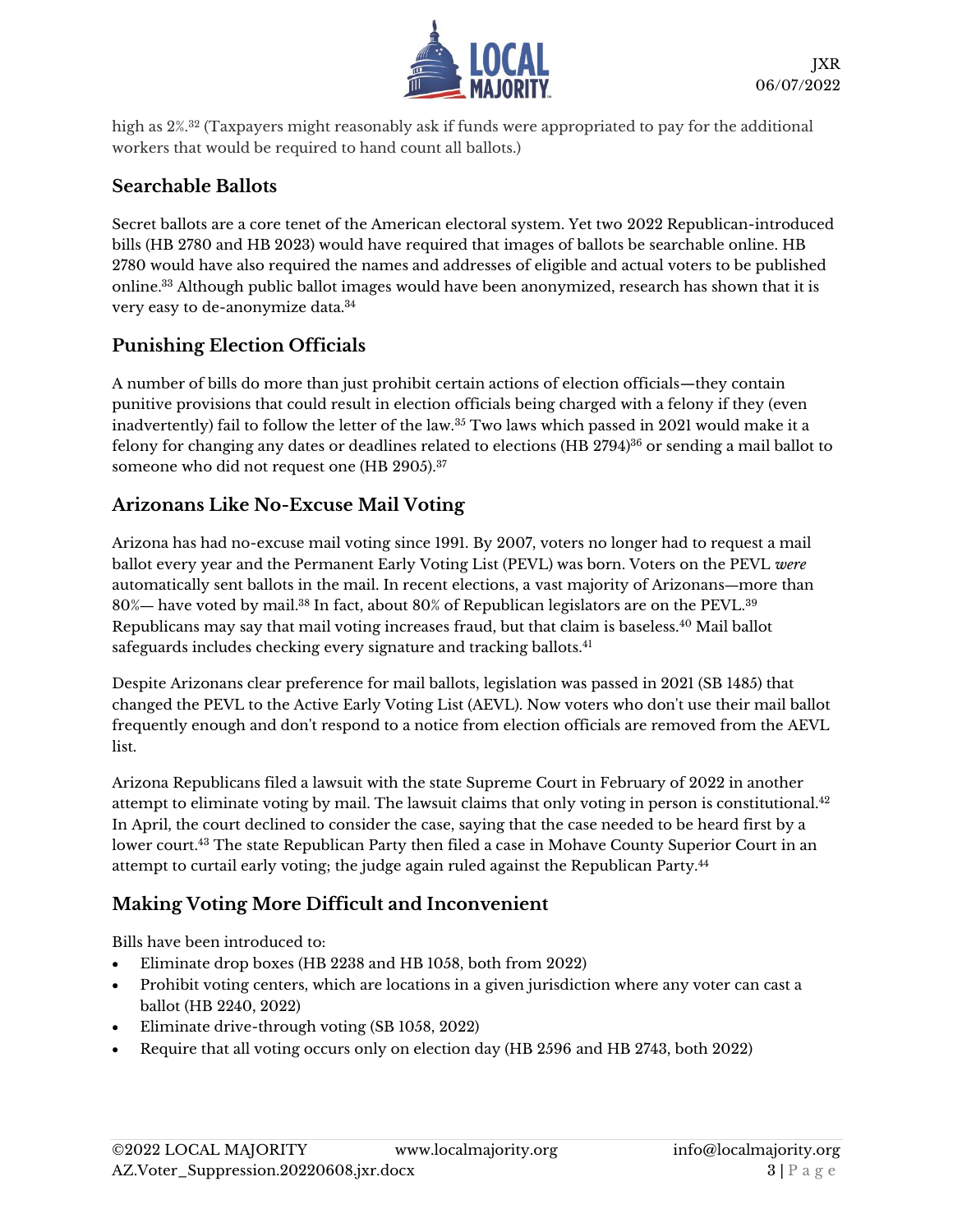

# **Conclusion**

While most of this anti-democratic legislation did not pass, that could change if Republicans gain more seats in the 2022 elections. Two Republicans—House Speaker Rusty Bowers and Senator Paul Boyer—who have stood up against some of the extreme legislation are not rerunning in 2022.

Voting rights is an issue Arizonans care about and a majority—60%—oppose the kinds of voting restrictions that Republicans in the legislature are introducing.<sup>45</sup> But only by electing more Democrats and taking control of one or both chambers will these threats to democracy be minimized.

# **Appendix: Further Reading**

It is beyond the scope of this paper to describe all or even most of the election-related legislation Republicans have introduced. However, the articles referenced below provide a good overview of the type of changes Republicans would like to introduce.

[https://www.phoenixnewtimes.com/news/arizona-lawmaker-wendy-rogers-wants-to-change](https://www.phoenixnewtimes.com/news/arizona-lawmaker-wendy-rogers-wants-to-change-election-law-12773851)[election-law-12773851](https://www.phoenixnewtimes.com/news/arizona-lawmaker-wendy-rogers-wants-to-change-election-law-12773851)

[https://www.phoenixnewtimes.com/news/extreme-arizona-elections-bills-inching-closer-to-law-](https://www.phoenixnewtimes.com/news/extreme-arizona-elections-bills-inching-closer-to-law-13323436)[13323436](https://www.phoenixnewtimes.com/news/extreme-arizona-elections-bills-inching-closer-to-law-13323436)

[https://www.azcentral.com/story/news/politics/arizona/2022/02/15/arizona-legislature-100-plus](https://www.azcentral.com/story/news/politics/arizona/2022/02/15/arizona-legislature-100-plus-bills-introduced-restrict-elections/6693312001/)[bills-introduced-restrict-elections/6693312001/](https://www.azcentral.com/story/news/politics/arizona/2022/02/15/arizona-legislature-100-plus-bills-introduced-restrict-elections/6693312001/)

<https://www.kold.com/2022/02/23/new-voting-laws-move-through-arizona-legislature/>

<https://www.washingtonpost.com/opinions/2022/03/03/arizona-republicans-target-voting-access/>

<sup>1</sup> <https://freedomhouse.org/country/united-states>

<sup>2</sup> [https://www.npr.org/2021/11/25/1059262066/how-the-u-s-became-a-backsliding-democracy-according](https://www.npr.org/2021/11/25/1059262066/how-the-u-s-became-a-backsliding-democracy-according-to-a-european-think-tank)[to-a-european-think-tank](https://www.npr.org/2021/11/25/1059262066/how-the-u-s-became-a-backsliding-democracy-according-to-a-european-think-tank)

<sup>3</sup> <https://www.nytimes.com/interactive/2022/03/17/magazine/democracy.html>

<sup>4</sup> [https://freedomhouse.org/countries/freedom-](https://freedomhouse.org/countries/freedom-world/scores?sort=asc&order=Total%20Score%20and%20Status)

[world/scores?sort=asc&order=Total%20Score%20and%20Status](https://freedomhouse.org/countries/freedom-world/scores?sort=asc&order=Total%20Score%20and%20Status)

<sup>5</sup> [https://v-dem.net/media/publications/dr\\_2022.pdf](https://v-dem.net/media/publications/dr_2022.pdf)

<sup>6</sup> [https://freedomhouse.org/countries/freedom-](https://freedomhouse.org/countries/freedom-world/scores?sort=asc&order=Total%20Score%20and%20Status)

[world/scores?sort=asc&order=Total%20Score%20and%20Status](https://freedomhouse.org/countries/freedom-world/scores?sort=asc&order=Total%20Score%20and%20Status)

<sup>7</sup> <https://freedomhouse.org/country/united-states/freedom-world/2022>

<sup>8</sup> <https://www.brennancenter.org/our-work/research-reports/voting-laws-roundup-december-2021>

<sup>9</sup> <https://www.brennancenter.org/our-work/research-reports/voting-laws-roundup-february-2022>

<sup>10</sup> [https://www.npr.org/2022/03/04/1083501487/arizona-republicans-continue-pushing-voting-restrictions](https://www.npr.org/2022/03/04/1083501487/arizona-republicans-continue-pushing-voting-restrictions-risking-backfire)[risking-backfire](https://www.npr.org/2022/03/04/1083501487/arizona-republicans-continue-pushing-voting-restrictions-risking-backfire)

<sup>11</sup> [https://www.pbs.org/newshour/show/exhaustive-fact-check-finds-little-evidence-of-voter-fraud-but-](https://www.pbs.org/newshour/show/exhaustive-fact-check-finds-little-evidence-of-voter-fraud-but-2020s-big-lie-lives-on)[2020s-big-lie-lives-on](https://www.pbs.org/newshour/show/exhaustive-fact-check-finds-little-evidence-of-voter-fraud-but-2020s-big-lie-lives-on) 

<sup>12</sup> [https://www.usnews.com/news/politics/articles/2022-01-14/no-charges-for-151-arizona-votes-vetted](https://www.usnews.com/news/politics/articles/2022-01-14/no-charges-for-151-arizona-votes-vetted-over-fraud-claims)[over-fraud-claims](https://www.usnews.com/news/politics/articles/2022-01-14/no-charges-for-151-arizona-votes-vetted-over-fraud-claims)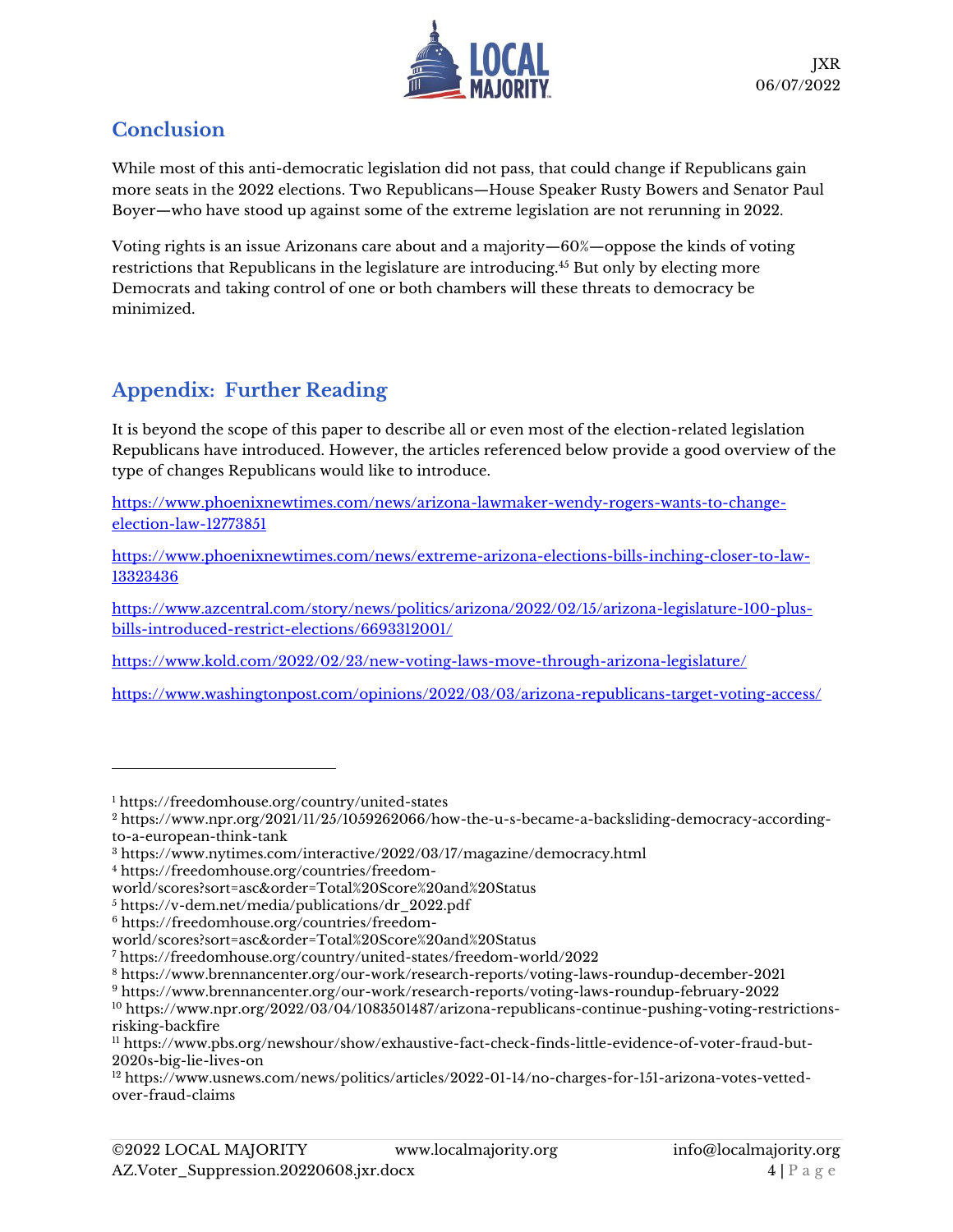

<sup>13</sup> [https://www.usnews.com/news/politics/articles/2022-01-14/no-charges-for-151-arizona-votes-vetted](https://www.usnews.com/news/politics/articles/2022-01-14/no-charges-for-151-arizona-votes-vetted-over-fraud-claims)[over-fraud-claims](https://www.usnews.com/news/politics/articles/2022-01-14/no-charges-for-151-arizona-votes-vetted-over-fraud-claims)

<sup>14</sup> [https://www.reuters.com/article/us-usa-election-trump-vote/trump-encourages-supporters-to-try-to](https://www.reuters.com/article/us-usa-election-trump-vote/trump-encourages-supporters-to-try-to-vote-twice-sparking-uproar-idUSKBN25U0KK)[vote-twice-sparking-uproar-idUSKBN25U0KK](https://www.reuters.com/article/us-usa-election-trump-vote/trump-encourages-supporters-to-try-to-vote-twice-sparking-uproar-idUSKBN25U0KK)

<sup>15</sup> [https://www.usnews.com/news/politics/articles/2022-01-14/no-charges-for-151-arizona-votes-vetted](https://www.usnews.com/news/politics/articles/2022-01-14/no-charges-for-151-arizona-votes-vetted-over-fraud-claims)[over-fraud-claims](https://www.usnews.com/news/politics/articles/2022-01-14/no-charges-for-151-arizona-votes-vetted-over-fraud-claims)

<sup>16</sup> [https://bipartisanpolicy.org/press-release/bpc-elections-and-election-officials-cyber-ninjas-report](https://bipartisanpolicy.org/press-release/bpc-elections-and-election-officials-cyber-ninjas-report-shows-glaring-ignorance-of-election-administration/)[shows-glaring-ignorance-of-election-administration/](https://bipartisanpolicy.org/press-release/bpc-elections-and-election-officials-cyber-ninjas-report-shows-glaring-ignorance-of-election-administration/)

<sup>17</sup> [https://www.nbcnews.com/politics/politics-news/cyber-ninjas-company-led-arizona-gop-election-audit](https://www.nbcnews.com/politics/politics-news/cyber-ninjas-company-led-arizona-gop-election-audit-shutting-down-n1287145)[shutting-down-n1287145](https://www.nbcnews.com/politics/politics-news/cyber-ninjas-company-led-arizona-gop-election-audit-shutting-down-n1287145)

<sup>18</sup> [https://www.azcentral.com/story/news/politics/arizona/2022/02/23/arizona-audit-cost-to-taxpayers-for-](https://www.azcentral.com/story/news/politics/arizona/2022/02/23/arizona-audit-cost-to-taxpayers-for-2020-election-review-tops-4-million/6829459001/)[2020-election-review-tops-4-million/6829459001/](https://www.azcentral.com/story/news/politics/arizona/2022/02/23/arizona-audit-cost-to-taxpayers-for-2020-election-review-tops-4-million/6829459001/)

<sup>19</sup> [https://www.politifact.com/factchecks/2021/jan/08/joe-biden/joe-biden-right-more-60-trumps](https://www.politifact.com/factchecks/2021/jan/08/joe-biden/joe-biden-right-more-60-trumps-election-lawsuits-l/)[election-lawsuits-l/](https://www.politifact.com/factchecks/2021/jan/08/joe-biden/joe-biden-right-more-60-trumps-election-lawsuits-l/)

<sup>20</sup> <https://cpb-us-e1.wpmucdn.com/sites.dartmouth.edu/dist/5/2293/files/2021/03/voter-fraud.pdf> (See abstract and pages 3 and 4.)

<sup>21</sup> [https://www.abc15.com/news/state/making-sense-of-the-105-election-reform-bills-filed-at-the](https://www.abc15.com/news/state/making-sense-of-the-105-election-reform-bills-filed-at-the-legislature)[legislature](https://www.abc15.com/news/state/making-sense-of-the-105-election-reform-bills-filed-at-the-legislature)

<sup>22</sup> [https://tucson.com/news/state-and-regional/govt-and-politics/arizona-bill-would-let-state-lawmakers](https://tucson.com/news/state-and-regional/govt-and-politics/arizona-bill-would-let-state-lawmakers-reject-election-results/article_96cfea46-7ee7-11ec-a699-63edfc9a0e58.html#tracking-source=article-related-bottom)[reject-election-results/article\\_96cfea46-7ee7-11ec-a699-63edfc9a0e58.html#tracking-source=article](https://tucson.com/news/state-and-regional/govt-and-politics/arizona-bill-would-let-state-lawmakers-reject-election-results/article_96cfea46-7ee7-11ec-a699-63edfc9a0e58.html#tracking-source=article-related-bottom)[related-bottom](https://tucson.com/news/state-and-regional/govt-and-politics/arizona-bill-would-let-state-lawmakers-reject-election-results/article_96cfea46-7ee7-11ec-a699-63edfc9a0e58.html#tracking-source=article-related-bottom)

<sup>23</sup> [https://www.democracydocket.com/alerts/arizona-republicans-continue-voter-suppression-and](https://www.democracydocket.com/alerts/arizona-republicans-continue-voter-suppression-and-election-subversion-efforts/)[election-subversion-efforts/](https://www.democracydocket.com/alerts/arizona-republicans-continue-voter-suppression-and-election-subversion-efforts/)

<sup>24</sup> [https://www.azcentral.com/story/news/politics/legislature/2022/01/26/arizona-legislature-new-wave](https://www.azcentral.com/story/news/politics/legislature/2022/01/26/arizona-legislature-new-wave-far-reaching-election-bills-introduced/9228344002/)[far-reaching-election-bills-introduced/9228344002/](https://www.azcentral.com/story/news/politics/legislature/2022/01/26/arizona-legislature-new-wave-far-reaching-election-bills-introduced/9228344002/)

<sup>25</sup> [https://www.azcentral.com/story/opinion/op-ed/laurieroberts/2022/02/01/ahouse-speaker-just-killed](https://www.azcentral.com/story/opinion/op-ed/laurieroberts/2022/02/01/ahouse-speaker-just-killed-arizonas-most-outrageous-election-reform/9307151002/)[arizonas-most-outrageous-election-reform/9307151002/](https://www.azcentral.com/story/opinion/op-ed/laurieroberts/2022/02/01/ahouse-speaker-just-killed-arizonas-most-outrageous-election-reform/9307151002/)

<sup>26</sup> [https://www.azcentral.com/story/news/politics/arizona/2021/08/13/democrats-threaten-lawsuit-over](https://www.azcentral.com/story/news/politics/arizona/2021/08/13/democrats-threaten-lawsuit-over-new-arizona-election-law/8128275002/)[new-arizona-election-law/8128275002/](https://www.azcentral.com/story/news/politics/arizona/2021/08/13/democrats-threaten-lawsuit-over-new-arizona-election-law/8128275002/)

<sup>27</sup> [https://democrats.org/news/dnc-arizona-democrats-take-legal-action-against-republican-voter](https://democrats.org/news/dnc-arizona-democrats-take-legal-action-against-republican-voter-suppression/)[suppression/](https://democrats.org/news/dnc-arizona-democrats-take-legal-action-against-republican-voter-suppression/)

<sup>28</sup> [https://eu.azcentral.com/story/news/politics/arizona/2022/01/06/arizona-supreme-court-issues](https://eu.azcentral.com/story/news/politics/arizona/2022/01/06/arizona-supreme-court-issues-opinion-backing-up-budget-bill-decision/9110857002/)[opinion-backing-up-budget-bill-decision/9110857002/](https://eu.azcentral.com/story/news/politics/arizona/2022/01/06/arizona-supreme-court-issues-opinion-backing-up-budget-bill-decision/9110857002/)

<sup>29</sup> [https://www.azcentral.com/story/news/politics/elections/2022/03/30/proof-citizenship-bill-arizona](https://www.azcentral.com/story/news/politics/elections/2022/03/30/proof-citizenship-bill-arizona-voters-signed-gov-ducey/7221503001/)[voters-signed-gov-ducey/7221503001/](https://www.azcentral.com/story/news/politics/elections/2022/03/30/proof-citizenship-bill-arizona-voters-signed-gov-ducey/7221503001/)

<sup>30</sup> [https://www.azcentral.com/story/news/politics/arizona/2022/02/15/arizona-legislature-100-plus-bills](https://www.azcentral.com/story/news/politics/arizona/2022/02/15/arizona-legislature-100-plus-bills-introduced-restrict-elections/6693312001/?utm_source=azcentral-AZ%20Briefing&utm_medium=email&utm_campaign=baseline_greeting&utm_term=newsletter_greeting&utm_content=1531AR-E-NLETTER02)[introduced-restrict-elections/6693312001/?utm\\_source=azcentral-](https://www.azcentral.com/story/news/politics/arizona/2022/02/15/arizona-legislature-100-plus-bills-introduced-restrict-elections/6693312001/?utm_source=azcentral-AZ%20Briefing&utm_medium=email&utm_campaign=baseline_greeting&utm_term=newsletter_greeting&utm_content=1531AR-E-NLETTER02)

[AZ%20Briefing&utm\\_medium=email&utm\\_campaign=baseline\\_greeting&utm\\_term=newsletter\\_greeting](https://www.azcentral.com/story/news/politics/arizona/2022/02/15/arizona-legislature-100-plus-bills-introduced-restrict-elections/6693312001/?utm_source=azcentral-AZ%20Briefing&utm_medium=email&utm_campaign=baseline_greeting&utm_term=newsletter_greeting&utm_content=1531AR-E-NLETTER02) [&utm\\_content=1531AR-E-NLETTER02](https://www.azcentral.com/story/news/politics/arizona/2022/02/15/arizona-legislature-100-plus-bills-introduced-restrict-elections/6693312001/?utm_source=azcentral-AZ%20Briefing&utm_medium=email&utm_campaign=baseline_greeting&utm_term=newsletter_greeting&utm_content=1531AR-E-NLETTER02)

<sup>31</sup> [https://www.azcentral.com/story/news/politics/arizona/2022/03/22/arizona-legislature-bill-end-early](https://www.azcentral.com/story/news/politics/arizona/2022/03/22/arizona-legislature-bill-end-early-voting-require-hand-counts-returns/9459281002/)[voting-require-hand-counts-returns/9459281002/](https://www.azcentral.com/story/news/politics/arizona/2022/03/22/arizona-legislature-bill-end-early-voting-require-hand-counts-returns/9459281002/)

<sup>32</sup> [https://www.azcentral.com/story/news/politics/legislature/2022/01/18/arizona-legislature-dozens-gop](https://www.azcentral.com/story/news/politics/legislature/2022/01/18/arizona-legislature-dozens-gop-bills-alter-voting-elections/9188425002/)[bills-alter-voting-elections/9188425002/](https://www.azcentral.com/story/news/politics/legislature/2022/01/18/arizona-legislature-dozens-gop-bills-alter-voting-elections/9188425002/)

<sup>33</sup> [https://www.azmirror.com/blog/every-voters-name-address-and-ballot-would-be-published-online](https://www.azmirror.com/blog/every-voters-name-address-and-ballot-would-be-published-online-after-every-election-under-gop-proposal/)[after-every-election-under-gop-proposal/](https://www.azmirror.com/blog/every-voters-name-address-and-ballot-would-be-published-online-after-every-election-under-gop-proposal/)

<sup>34</sup> <https://techcrunch.com/2019/07/24/researchers-spotlight-the-lie-of-anonymous-data/>

<sup>35</sup> [https://www.abc15.com/news/region-phoenix-metro/central-phoenix/looking-back-or-moving-forward](https://www.abc15.com/news/region-phoenix-metro/central-phoenix/looking-back-or-moving-forward-bills-aimed-at-changing-election-rules-move-forward)[bills-aimed-at-changing-election-rules-move-forward](https://www.abc15.com/news/region-phoenix-metro/central-phoenix/looking-back-or-moving-forward-bills-aimed-at-changing-election-rules-move-forward)

<sup>36</sup> [https://statesuniteddemocracy.org/wp-content/uploads/2021/04/FINAL-Democracy-Crisis-Report-](https://statesuniteddemocracy.org/wp-content/uploads/2021/04/FINAL-Democracy-Crisis-Report-April-21.pdf)[April-21.pdf](https://statesuniteddemocracy.org/wp-content/uploads/2021/04/FINAL-Democracy-Crisis-Report-April-21.pdf) (See page 14 of report.)

<sup>37</sup> [https://azgovernor.gov/governor/news/2022/03/governor-ducey-signs-legislation-furthering-arizonas](https://azgovernor.gov/governor/news/2022/03/governor-ducey-signs-legislation-furthering-arizonas-position-leader-election#:~:text=H.B.%202905%20to%20prohibit%20a,the%20active%20early%20voting%20list)[position-leader-](https://azgovernor.gov/governor/news/2022/03/governor-ducey-signs-legislation-furthering-arizonas-position-leader-election#:~:text=H.B.%202905%20to%20prohibit%20a,the%20active%20early%20voting%20list)

[election#:~:text=H.B.%202905%20to%20prohibit%20a,the%20active%20early%20voting%20list](https://azgovernor.gov/governor/news/2022/03/governor-ducey-signs-legislation-furthering-arizonas-position-leader-election#:~:text=H.B.%202905%20to%20prohibit%20a,the%20active%20early%20voting%20list)

<sup>38</sup> [https://www.azmirror.com/2022/02/08/nearly-90-of-arizona-voters-use-early-ballots-republicans](https://www.azmirror.com/2022/02/08/nearly-90-of-arizona-voters-use-early-ballots-republicans-would-eliminate-that-to-combat-imagined-fraud/)[would-eliminate-that-to-combat-imagined-fraud/](https://www.azmirror.com/2022/02/08/nearly-90-of-arizona-voters-use-early-ballots-republicans-would-eliminate-that-to-combat-imagined-fraud/)

<sup>39</sup> [https://azcapitoltimes.com/news/2020/04/16/republicans-rail-against-all-mail-elections-but-they-vote](https://azcapitoltimes.com/news/2020/04/16/republicans-rail-against-all-mail-elections-but-they-vote-by-mail/)[by-mail/](https://azcapitoltimes.com/news/2020/04/16/republicans-rail-against-all-mail-elections-but-they-vote-by-mail/)